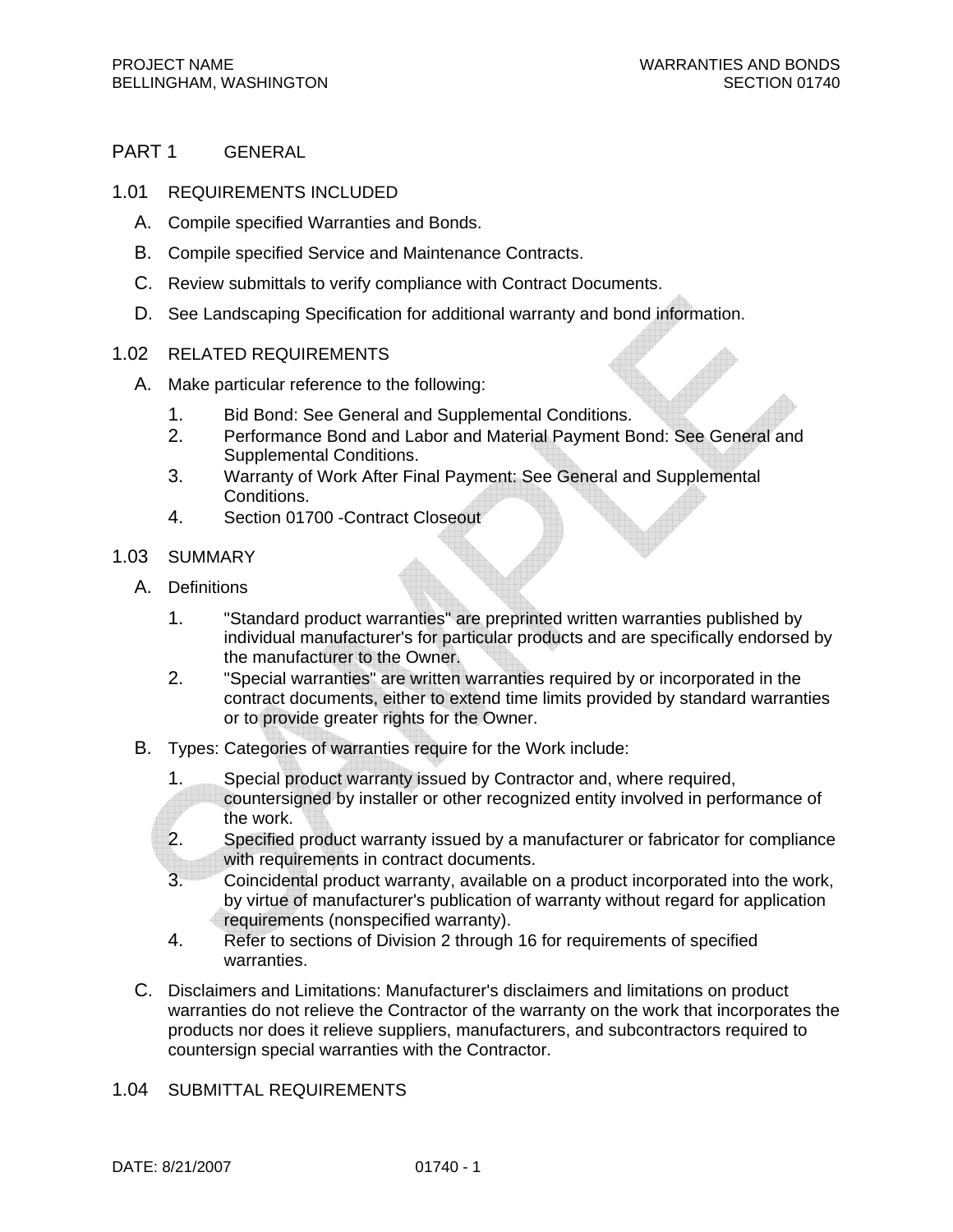- A. Assemble Warranties, Bonds, and Service and Maintenance Contracts, executed by each of the respective Manufacturer, Suppliers and Subcontractors.
- B. Contractor and each Subcontractor shall submit a completed Warranty Contact List as attached to this section or in a similar format.
- C. Format
	- 1. Bind each manual in a three-ring, heavy-duty, vinyl, hardboard cover binder.
	- 2. On cover, imprint the "Warranty Manual"; name of project, Owner, Architect; and date of substantial completion.
	- 3. On bound edge, imprint name of project and owner and date of substantial completion.
	- 4. Pages to be neat clean sheets, 8-1/2 by 11-inch maximum size or accordion foldouts to same size.
	- 5. Items to be identified with tabbed dividers showing name and number of appropriate specification sections.
	- 6. Arrange dividers and items in order they occur in specifications.
- D. Information Required
	- 1. Table of contents identifying separate warranties by specification section number and name.
	- 2. Contractor's warranty of the work per contract documents.
	- 3. Warranties, certificates, and bonds for all portions of the work per specifications, Divisions 1 through 16.
- E. Provide complete information for each item:
	- 1. Product or Work Item.
	- 2. Firm, with name of principal, address, and telephone number.
	- 3. Beginning date of Warranty, Bond, or Service and Maintenance Contract.
	- 4. Duration of Warranty, Bond, or Service and Maintenance Contract.
	- 5. Provide the following information for Owner's Personnel:
		- a. Procedure in case of failure or malfunction.
		- b. Instances which affect Warranty or Bond validity.
	- 6. Contractor, name of responsible principal, address, and telephone number.
- F. Distribution
	- 1. Submit one preliminary copy to Owner's Representative for approval prior to final submittal.
	- 2. After approval of preliminary copy and within ten (10) days following Substantial Completion, prepare and submit four final copies to Architect -one for Architect and three for Owner.

## 1.05 WARRANTY OBLIGATIONS

A. Following completion of field testing and before building and/or phase commissioning, the Contractor will be responsible for required interim maintenance. A record of the interim maintenance will be kept and made available to the Owner upon final completion of the project.